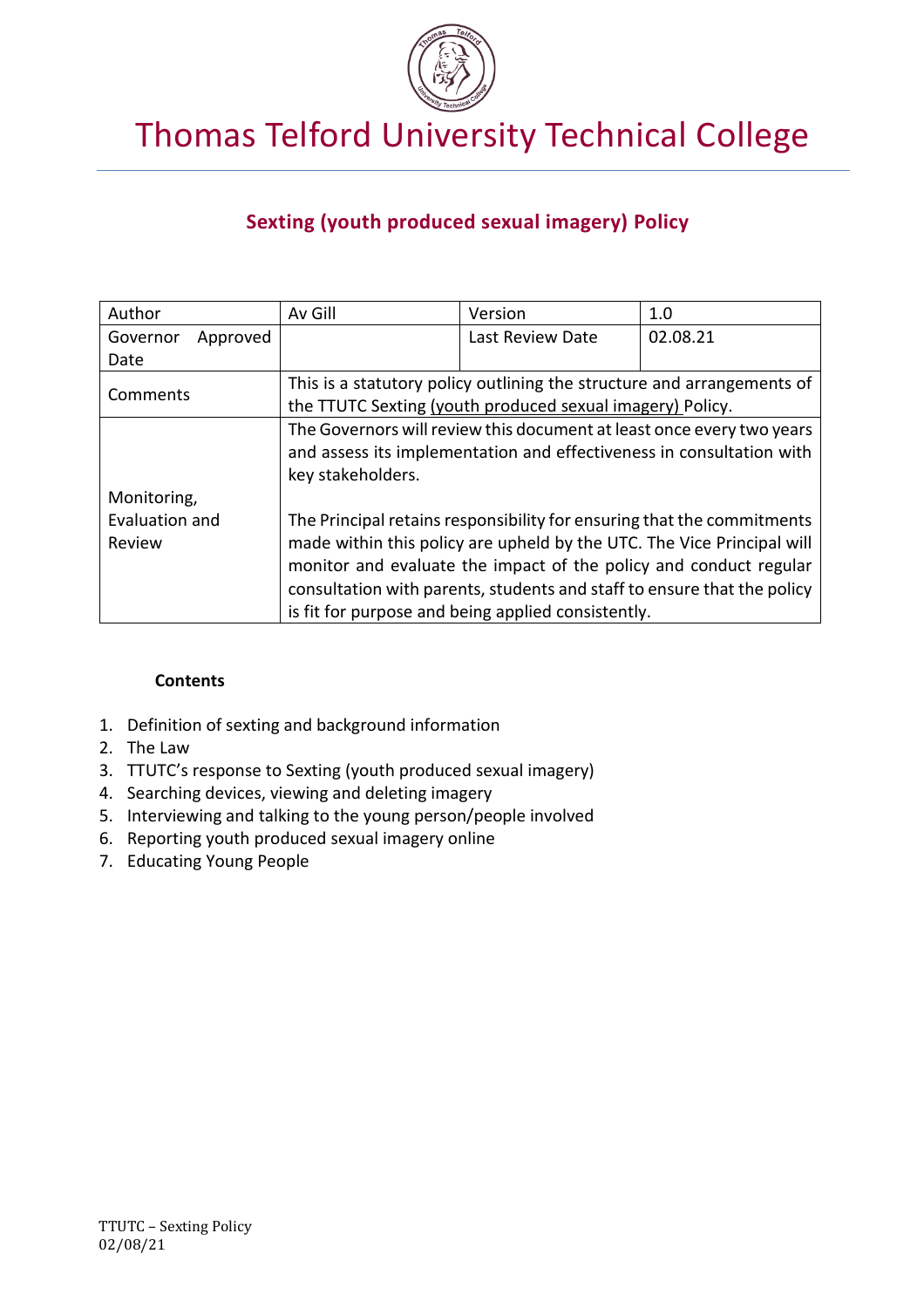1. Defining sexting and background information (Taken and adapted from: Sexting in schools and colleges: responding to incidents and safeguarding young people- UKCCIS)

'Whilst professionals refer to the issue as 'sexting' there is no clear definition of 'sexting'. Many professionals consider sexting to be 'sending or posting sexually suggestive images, including nude or semi-nude photographs, via mobiles or over the Internet.' Yet when young people are asked 'What does sexting mean to you?' they are more likely to interpret sexting as 'writing and sharing explicit messages with people they know'. Similarly, many parents think of sexting as flirty or sexual text messages rather than images.

Creating and sharing sexual photos and videos of under-18s is illegal and therefore causes the greatest complexity for schools and other agencies when responding. It also presents a range of risks which need careful management.

On this basis this guidance introduces the phrase 'youth produced sexual imagery' and uses this instead of 'sexting.' This is to ensure clarity about the issues this advice addresses.'

'Youth produced sexual imagery' best describes the practice because:

-'Youth produced' includes young people sharing images that they, or another young person, have created of themselves.

- 'Sexual' is clearer than 'indecent.' A judgement of whether something is 'decent' is both a value judgement and dependent on context.

- 'Imagery' covers both still photos and moving videos (and this is what is meant by reference to imagery throughout the document).

The types of incidents which this advice covers are:

- A person under the age of 18 creates and shares sexual imagery of themselves with a peer under the age of 18

- A person under the age of 18 shares sexual imagery created by another person under the age of 18 with a peer under the age of 18 or an adult

- A person under the age of 18 is in possession of sexual imagery created by another person under the age of 18

Sharing photos and videos online is part of daily life for many of our learners, enabling them to share their experiences, connect with friends and record their lives.

Photos and videos can be shared as text messages, email, posted on social media or increasingly via mobile messaging apps, such as Snapchat, Whatsapp or Facebook Messenger. The increase in the speed and ease of sharing imagery has brought concerns about young people producing and sharing sexual imagery of themselves. This can expose them to risks, particularly if the imagery is shared further, including embarrassment, bullying and increased vulnerability to sexual exploitation.

Producing and sharing sexual images of under-18s is also illegal.

Although the production of such imagery will likely take place outside of our school, these issues often manifest in schools and organisations working with children and young people. Our school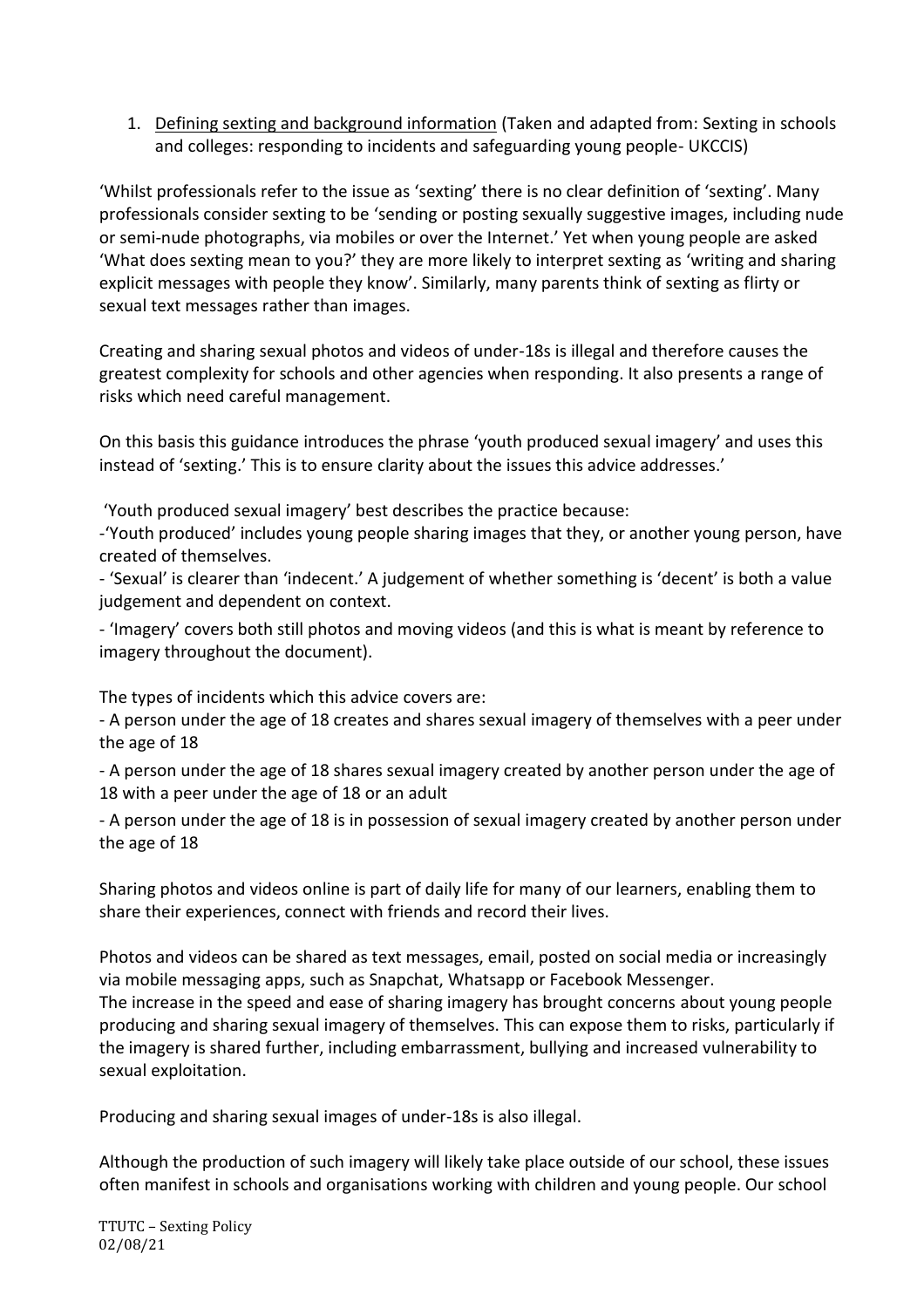needs to be able to respond swiftly and confidently to ensure that our learners are safeguarded, supported and educated.

Our school will deal with all incidents of youth produced sexual imagery as a safeguarding concern. We will be guided by the principle of proportionality and our primary concern will be the welfare and protection of the young people involved.

2. The Law (Taken from: Sexting in schools and colleges: responding to incidents and safeguarding young people- UKCCIS)

The complexity in responding to youth produced sexual imagery is due to its legal status. Making, possessing and distributing any imagery of someone under 18 which is 'indecent' is illegal. This includes imagery of yourself if you are under 18.

The relevant legislation is contained in the Protection of Children Act 1978 (England and Wales) as amended in the Sexual Offences Act 2003 (England and Wales). Specifically:

- It is an offence to possess, distribute, show and make indecent images of children.
- The Sexual Offences Act 2003 (England and Wales) defines a child, for the purposes of indecent images, as anyone under the age of 18.

'Indecent' is not defined in legislation. When cases are prosecuted, the question of whether any photograph of a child is indecent is for a jury, magistrate or District Judge to decide based on what is the recognised standard of propriety. For most purposes, if imagery contains a naked young person, a topless girl, and/or displays genitals or sex acts, including masturbation, then it will be considered indecent. Indecent images may also include overtly sexual images of young people in their underwear.

The law criminalising indecent images of children was created long before mass adoption of the internet, mobiles and digital photography. It was also created to protect children and young people from adults seeking to sexually abuse them or gain pleasure from their sexual abuse. It was not intended to criminalise children.

Despite this, young people who share sexual imagery of themselves, or peers, are breaking the law.

We should not, however, unnecessarily criminalise children. Children with a criminal record face stigma and discrimination in accessing education, training, employment, travel and housing and these obstacles can follow a child into adulthood.

Whilst young people creating and sharing sexual imagery can be very risky, it is often the result of young people's natural curiosity about sex and their exploration of relationships. Often, young people need education, support or safeguarding, not criminalisation.

The National Police Chiefs Council (NPCC) has made clear that incidents involving youth produced sexual imagery should primarily be treated as safeguarding issues.

Schools may respond to incidents without involving the police.

# 3. TTUTC's response to Sexting (youth produced sexual imagery)

# An initial response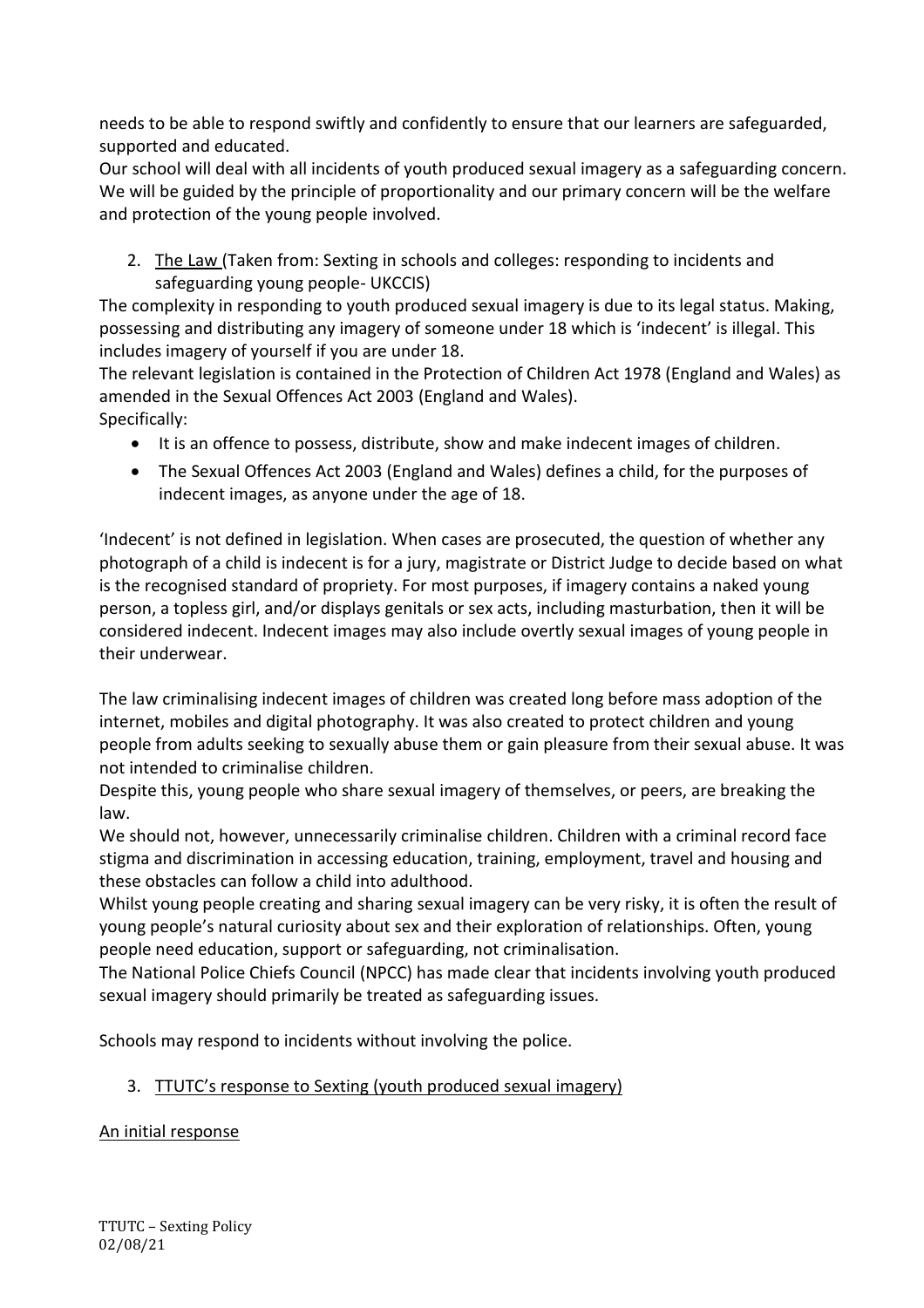All incidents involving youth produced sexual imagery will be responded to in line with our school's safeguarding and child protection policy.

When an incident involving youth produced sexual imagery comes to our attention:

- The incident will be referred to the DSL (Claire Gleeson) as soon as possible.
- The DSL will hold an initial review meeting with appropriate school staff.

- There may be subsequent interviews with the young people involved (if appropriate).

- Parents will be informed at an early stage and involved in the process unless there is good reason to believe that involving parents would put the young person at risk of harm.

- At any point in the process if there is a concern a young person has been harmed or is at risk of harm a referral should be made to children's social care and/or the police immediately.

# Dealing with Disclosures

Disclosures about youth produced sexual imagery can happen in a variety of ways. The young person affected may inform a class teacher, the DSL (Claire Gleeson) in school, or any member of the school staff. They may report through an existing reporting structure, or a friend or parent may inform someone in school or college, or inform the police directly.

All members of staff (including non-teaching staff) will be made aware of how to recognise and refer any disclosures of incidents involving youth produced sexual imagery. This will be covered within staff training.

Any direct disclosure by a young person will be taken very seriously. We recognise that a young person who discloses they are the subject of sexual imagery is likely to be embarrassed and worried about the consequences. It is likely that disclosure in school is a last resort and they may have already tried to resolve the issue themselves.

## Initial review meeting

Our initial review meeting will consider the initial evidence and aim to establish:

- Whether there is an immediate risk to a young person or young people
- If a referral should be made to the police and/or children's social care
- If it is necessary to view the imagery in order to safeguard the young person **in most cases, imagery should not be viewed**
- What further information is required to decide on the best response
- Whether the imagery has been shared widely and via what services and/or platforms. This may be unknown.
- Whether immediate action should be taken to delete or remove images from devices or online services
- Any relevant facts about the young people involved which would influence risk assessment
- If there is a need to contact another school, college, setting or individual
- Whether to contact parents or carers of the pupils involved in most cases parents should be involved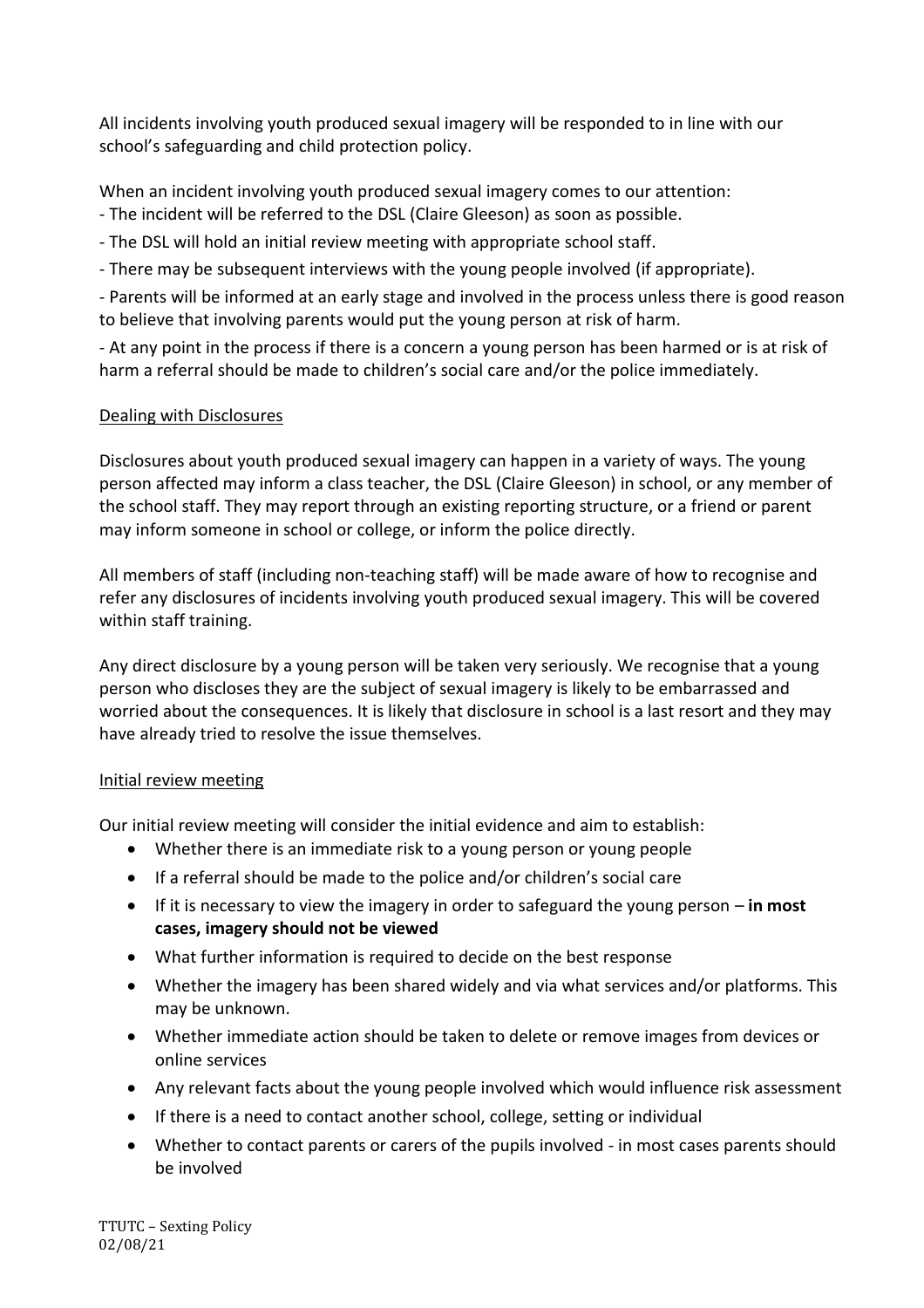An immediate referral to police and/or children's social care will be made if at this initial stage:

- The incident involves an adult
- There is reason to believe that a young person has been coerced, blackmailed or groomed, or if there are concerns about their capacity to consent (for example, owing to special educational needs)
- What you know about the imagery suggests the content depicts sexual acts which are unusual for the young person's developmental stage, or are violent
- The imagery involves sexual acts and any pupil in the imagery is under 13
- We have reason to believe a young person is at immediate risk of harm owing to the sharing of the imagery, for example, the young person is presenting as suicidal or selfharming

If none of the above apply, then our school may decide to respond to the incident without involving the police or children's social care however we may choose to escalate the incident at any time if further information/concerns come to light).

The decision to respond to the incident without involving the police or children's social care will be made in cases when the DSL is confident that they have enough information to assess the risks to pupils involved and the risks can be managed within the school's pastoral support and disciplinary framework and, if appropriate, their local network of support.

The decision will be made by the DSL with input from the Principal (Av Gill) and input from other members of staff if appropriate. The decision will be recorded in line with school policy.

The decision will be in line with the school's safeguarding and child protection procedures and will be based on consideration of the best interests of the young people involved. This will take into account proportionality as well as the welfare and protection of the young people. The decision will be reviewed throughout the process of responding to the incident.

If a young person has shared imagery consensually, such as when in a romantic relationship, or as a joke, and there is no intended malice, it may be more appropriate for our school to manage the incident directly. In contrast any incidents with aggravating factors, for example, a young person sharing someone else's imagery without consent and with malicious intent, will generally be referred to police and/or children's social care.

If we have any doubts about whether to involve other agencies, we will liaise with the police to seek further advice.

## Assessing the risks

The circumstances of incidents can vary widely. If at the initial review stage a decision has been made not to refer to police and/or children's social care, the DSL will conduct a further review (including an interview with the young people involved) to establish the facts and assess the risks.

When assessing the risks the following will be considered:

- Why was the imagery shared?
- Was the young person coerced or put under pressure to produce the imagery?

TTUTC – Sexting Policy 02/08/21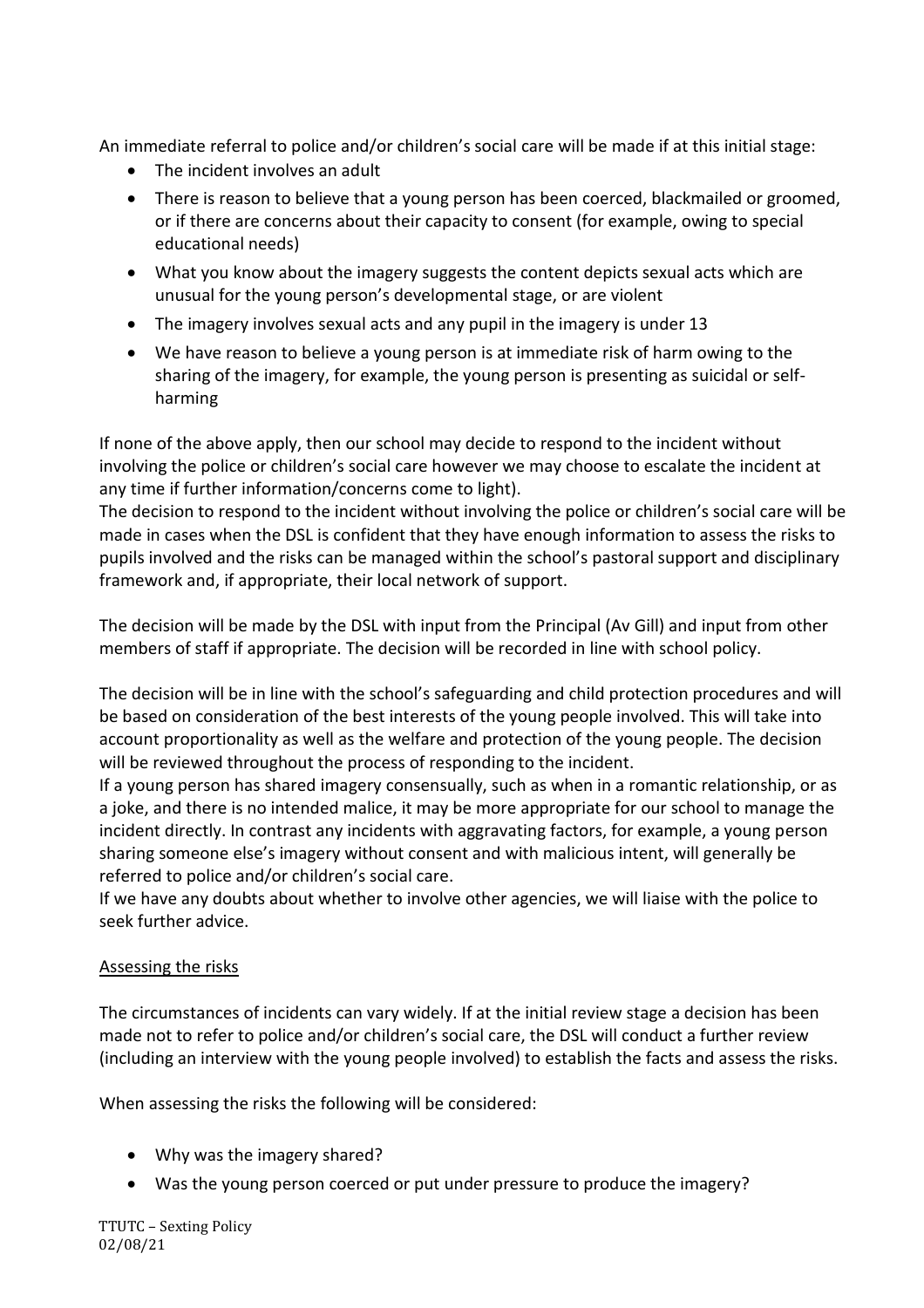- Who has shared the imagery?
- Where has the imagery been shared?
- Was it shared and received with the knowledge of the pupil in the imagery?
- Are there any adults involved in the sharing of the imagery?
- What is the impact on the young people involved?
- Do the young people involved have additional vulnerabilities?
- Does the young person understand consent?
- Has the young person taken part in this kind of activity before?

Our DSL will always use their professional judgement in conjunction with their colleagues to assess incidents.

#### Informing parents or carers

Parents or carers will be informed and involved in the process at an early stage unless informing the parent will put the young person at risk of harm. Any decision not to inform the parents would generally be made in conjunction with other services such as children's social care and/or the police, who would take the lead in deciding when the parents should be informed.

Our DSL may work with the young people involved to decide on the best approach for informing parents. In some cases, our DSL may work to support the young people to inform their parents themselves.

## Reporting incidents to the police

If it is necessary to refer to the police, contact will be made through existing arrangements. This may be through a safer schools' officer, a PCSO, local neighbourhood police or by dialling 101. Once a report is made to the police, the report has to be recorded and the police will conduct an investigation. This may include seizure of devices and interviews with the young people involved.

#### Securing and handing over devices to the police

If any devices need to be seized and passed onto the police then the device(s) should be confiscated and the police will be called. The device should be turned off and placed under lock and key until the police are able to come and retrieve it.

Our school will follow the guidance set out in DfE Guidance Searching, screening and confiscation (February 2014)

## Children's social care contact and referrals

If our DSL is aware that children's social care are currently involved with a learner involved in an incident of youth produced sexual imagery then they will contact children's social care. They should also contact children's social care if they believe they may be involved, or have been involved with a young person in the past.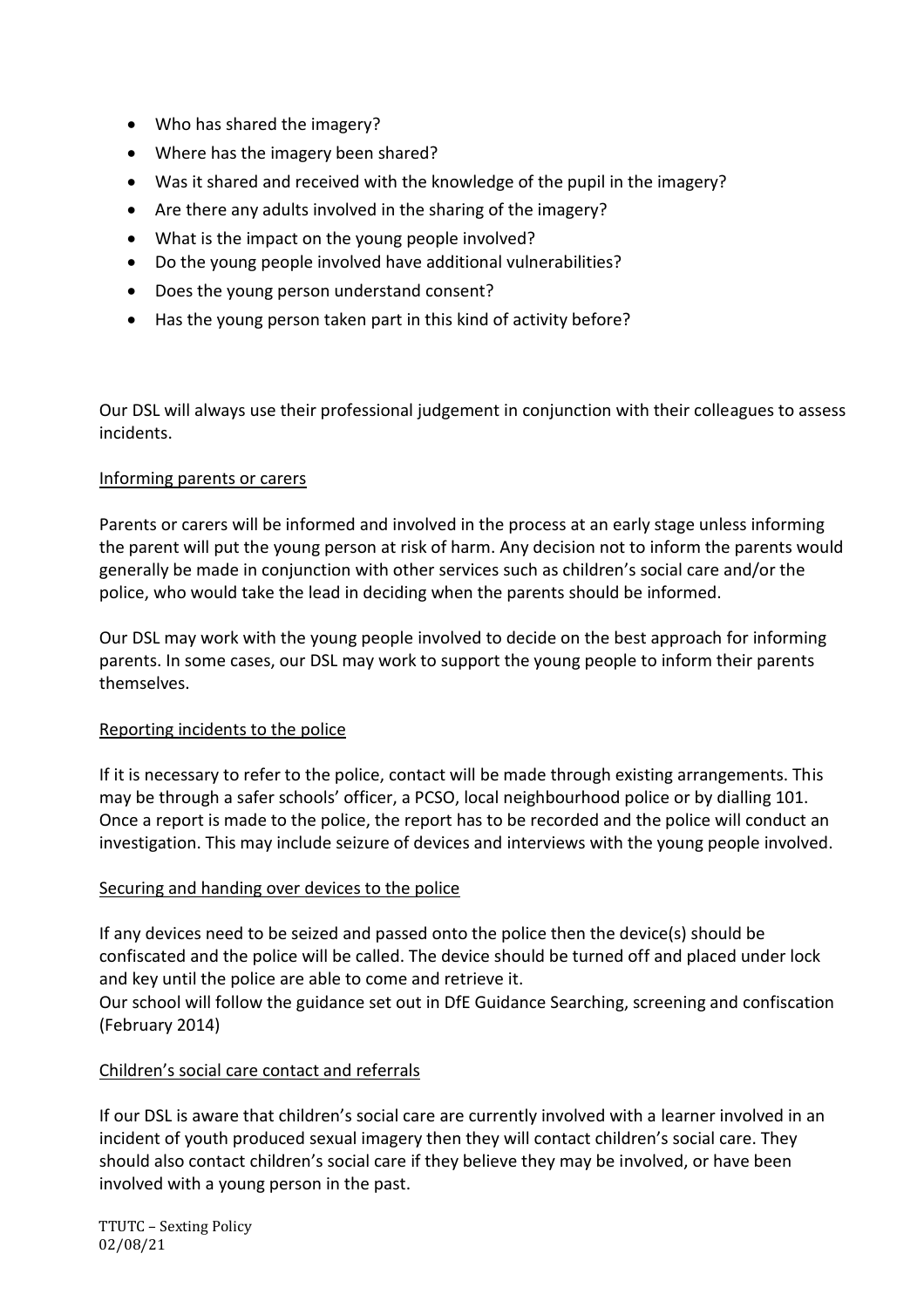If as a result of the investigation the DSL believes there are wider issues which meet the threshold for children's social care involvement then they will make a referral in line with our child protection procedures.

Our DSL is aware of, and familiar with, any relevant local policies, procedures and contact points/names which are available to support schools in responding to youth produced sexual imagery.

# 4. Searching devices, viewing and deleting imagery

#### Viewing the imagery

Our staff will **not** view youth produced sexual imagery unless there is good and clear reason to do so. Wherever possible responses to incidents will be based on what DSL's have been told about the content of the imagery.

The decision to view imagery will be based on the professional judgement of our DSL and will always comply with our school's safeguarding and child protection policy and procedures. Imagery will never be viewed if the act of viewing will cause significant distress or harm to the pupil.

If a decision is made to view imagery, our DSL would need to be satisfied that viewing:

- Is the only way to make a decision about whether to involve other agencies (i.e. it is not possible to establish the facts from the young people involved)
- Is necessary to report the image to a website, app or suitable reporting agency to have it taken down, or to support the young person or parent in making a report
- Is unavoidable because a learner has presented an image directly to a staff member or the imagery has been found on a school device or network

If it is necessary to view the imagery then the DSL should:

- Never copy, print or share the imagery; this is illegal
- Discuss the decision with the Principal
- Ensure viewing is undertaken by our DSL or another member of the safeguarding team with delegated authority from the Principal
- Ensure viewing takes place with another member of staff present in the room, ideally the Principal or a member of the senior leadership team. This staff member does not need to view the images.
- Wherever possible ensure viewing takes place on school or college premises, ideally in the Principal or a member of the senior leadership team's office.
- Ensure wherever possible that images are viewed by a staff member of the same sex as the young person in the imagery
- Record the viewing of the imagery in the school's safeguarding records including who was present, why the image was viewed and any subsequent actions and ensure this is signed and dated and meets the wider standards set out by Ofsted for recording safeguarding incidents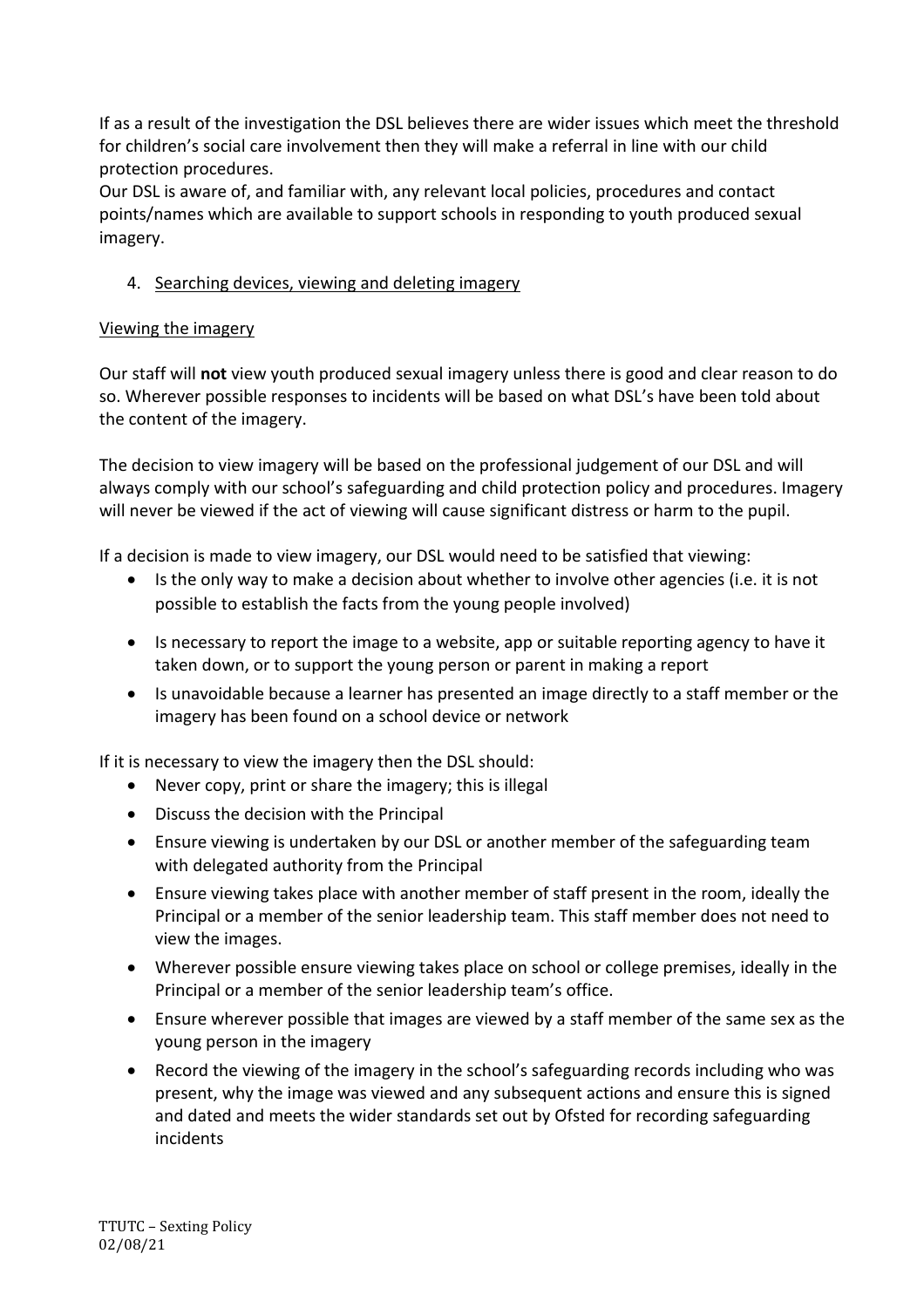If youth produced sexual imagery has been unavoidably viewed by a member of staff either following a disclosure from a young person or as a result of a member of staff undertaking their daily role (such as IT staff monitoring school systems) then the DSL should ensure that the staff member is provided with appropriate support. Viewing youth produced sexual imagery can be distressing for both young people and adults and appropriate emotional support may be required.

# Deletion of images

If our school decides that other agencies do not need to be involved, then consideration will be given to deleting imagery from devices and online services to limit any further sharing of the imagery.

The *Searching, Screening and Confiscation advice* highlights that schools have the power to search learners for devices, search data on devices and delete youth produced sexual imagery. However, just as in most circumstances it is not recommended that school staff view imagery, it is recommended that schools should not search through devices and delete imagery unless there is good and clear reason to do so.

It is recommended that in most cases learners are asked to delete imagery and to confirm that they have deleted the imagery. Learners will be given a deadline for deletion across all devices, online storage or social media sites.

Learners will be reminded that possession of youth produced sexual imagery is illegal. They will be informed that if they refuse or it is later discovered they did not delete the image they are committing a criminal offence and the police may become involved. All of these decisions will be recorded: including times, dates and reasons for decisions made and logged in our safeguarding records. Parents and carers will also be informed unless this presents a further risk to the learner

. At this point our school may want to invoke our own disciplinary measures to discourage young people from sharing, creating or receiving images but this will be at the discretion of the Principal and DSL and it will be in line with our behaviour policies.

## 5. Interviewing and talking to the young person/people involved

Once our school has assessed a learner as not at immediate risk, it may be necessary to have a conversation with them and decide the best course of action. If possible, our DSL will carry out this conversation. However, if the learner feels more comfortable talking to a different teacher, this will be facilitated where possible.

When discussing the sharing of youth produced sexual imagery, our DSL:

- Recognises the pressures that young people can be under to take part in sharing such imagery and, if relevant, supports the learner's parents to understand the wider issues and motivations around this.
- Remains solution-focused and avoids questions such as 'why have you done this?' as this may prevent the learner from talking about what has happened.
- Reassures the learner that they are not alone and the TTUTC will do everything that they can to help and support them.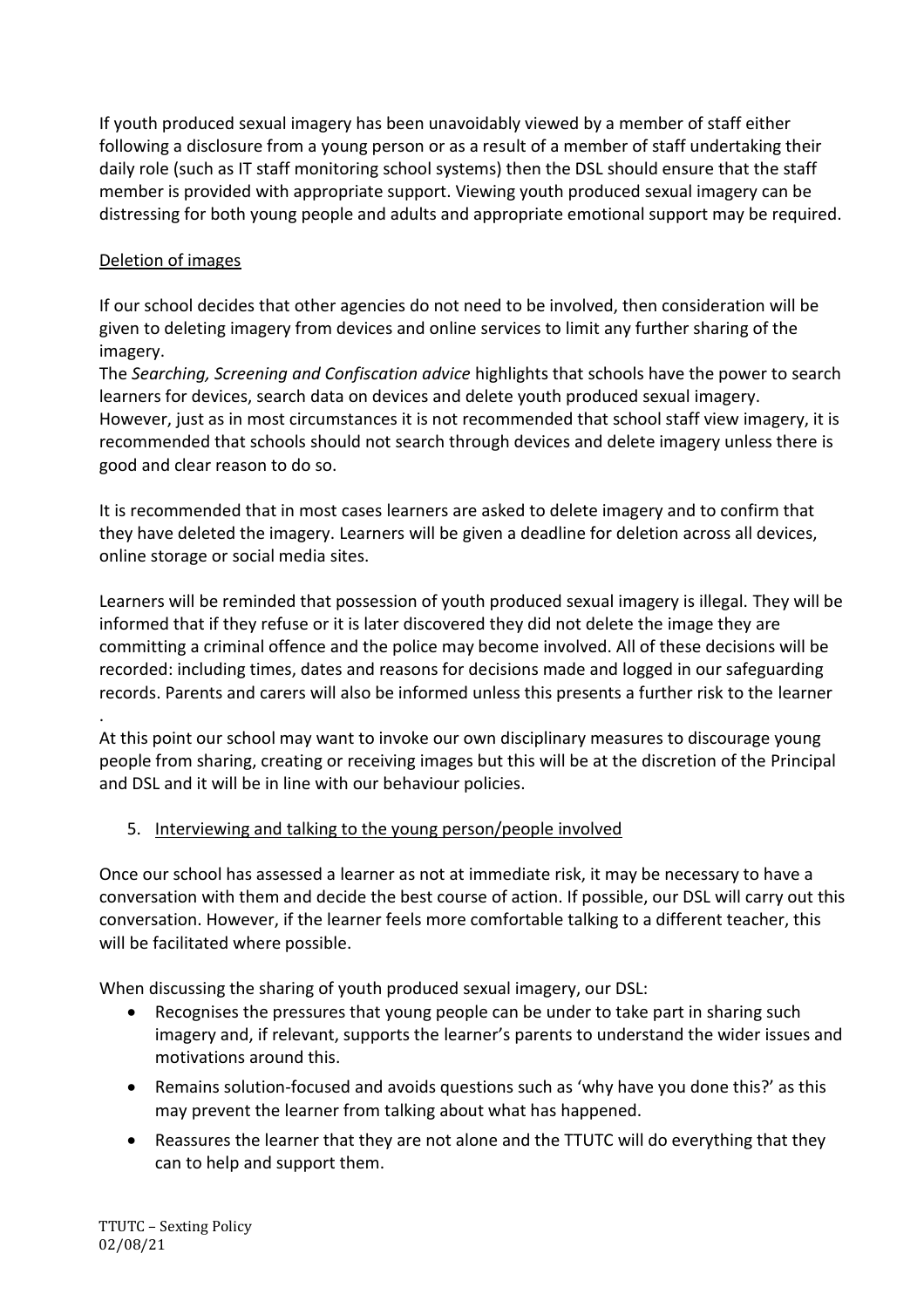- Helps the learner to understand what has happened by discussing the wider pressures that they may face and the motivations of the person that sent on the imagery.
- Discusses issues of consent and trust within healthy relationships. Explain that it is not ok for someone to make them feel uncomfortable, to pressure them into doing things that they don't want to do, or to show them things that they are unhappy about. Let them know that they can speak to our DSL if this ever happens.

The purpose of the conversation is to:

- Identify, **without looking**, what the image contains and whether anyone else has been involved.
- Find out who has seen or shared the image and how further distribution can be prevented.

#### Recording incidents

All incidents relating to youth produced sexual imagery will be recorded in school. This includes incidents that have been referred to external agencies and those that have not.

At TTUTC we understand that Ofsted highlight that when inspecting schools in relation to safeguarding they look for the following:

- Are records up to date and complete?
- Do records demonstrate both effective identification and management of the risk of harm?
- Do records demonstrate sound decision-making, appropriate responses to concerns and evidence of relevant referrals made in a timely manner?
- Do they indicate that appropriate action is taken in response to concerns and allegations in a timely manner?
- Do they show evidence of tenacity in following up concerns with relevant agencies?
- Do they provide evidence of effective partnership working and sharing of information?
- Is there evidence of attendance at or contribution to inter-agency meetings and conferences?
- Is there clarity about the school's policy relating to the sharing of information internally, safe keeping of records, and transfer when a pupil leaves the school?

In cases that relate to youth produced sexual imagery our school will reflect all of the areas above when we are recording incidents.

In addition, if our school decides not refer incidents to the police or children's social care we will record our reason for doing so and ensure that this is signed off by the Principal.

#### 6. Reporting youth produced sexual imagery online

At TTUTC we will provide help and support with the removal of imagery from devices and social media, especially if they are distressed. Most online service providers offer a reporting function for account holders and some offer a public reporting function to enable a third party to make a report on behalf of the young person.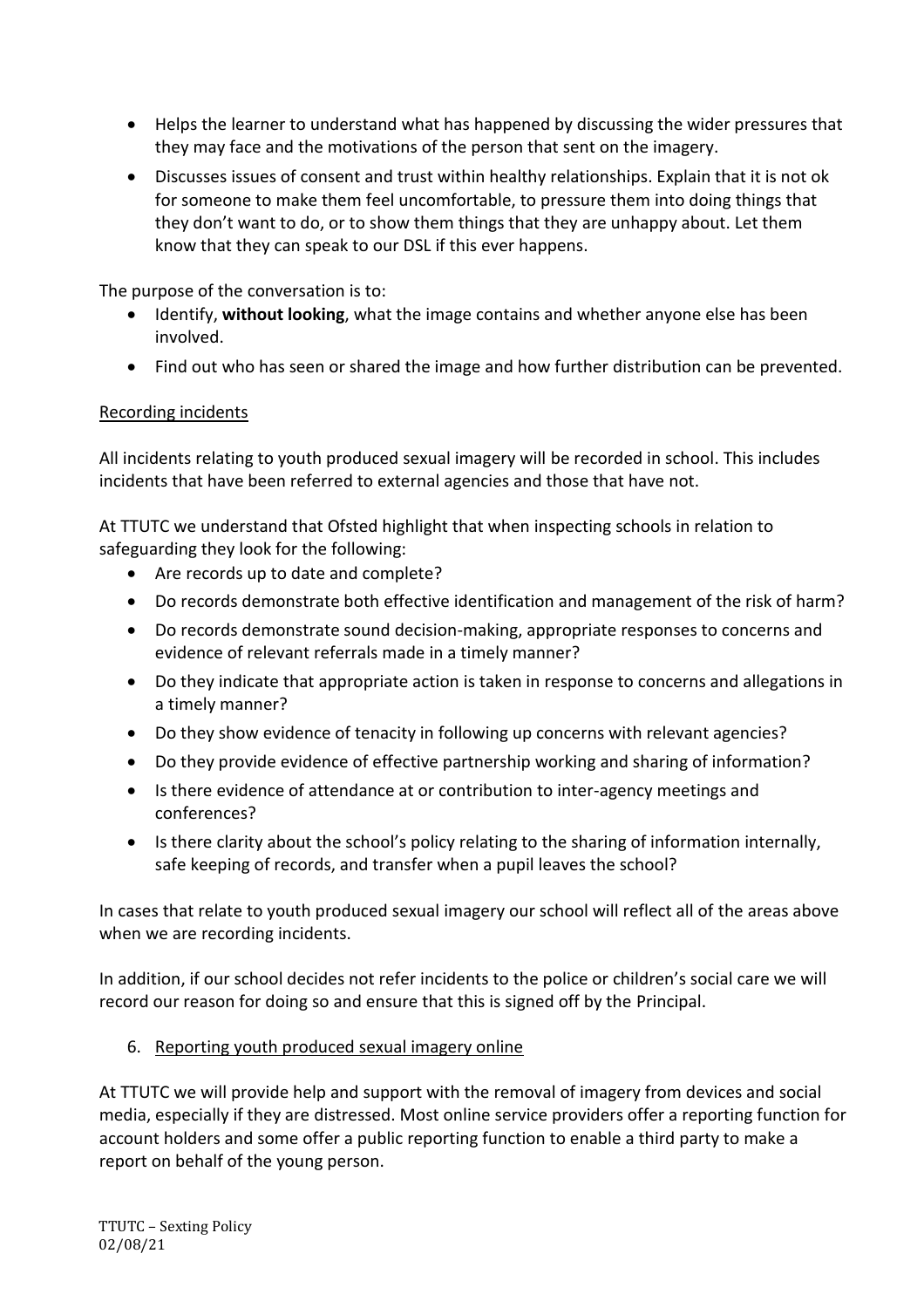# 7. Educating Young People

Keeping Children Safe in Education statutory guidance states that schools 'should ensure children are taught about safeguarding, including online, through teaching and learning opportunities'. In line with this, schools should provide young people with opportunities to learn about the issue of youth produced sexual imagery.

Learning about youth produced sexual imagery cannot be taught in isolation. Learning will be located within our developmental PSHE education programme and year group assemblies/form time.

Given the potential sensitivity of these lessons our staff will ensure that this issue is taught within an emotionally safe classroom climate where clear ground rules have been negotiated and established and where boundaries around teacher confidentiality have been clarified. If during any lesson teachers suspect any learner is vulnerable or at risk the school's safeguarding protocols will always be followed.

Our school will consider:

- What specific learning is provided in the curriculum *about* youth produced sexual imagery? This focuses on factual information and may include:
	- $\checkmark$  what it is
	- $\checkmark$  how it is most likely to be encountered
	- $\checkmark$  the consequences of requesting, forwarding or providing such images, including when it is and is not abusive
	- $\checkmark$  issues of legality
	- $\checkmark$  the risk of damage to peoples' feelings and reputation
- What specific learning is provided to ensure children and young people have the strategies and skills required to *manage*:
	- $\checkmark$  specific requests or pressure to provide (or forward) such images
	- $\checkmark$  the receipt of such images

This will include who to tell; what to say; what to do; what not to do and where to get support from within and outside of the school.

At TTUTC we recognise how difficult it may be for young people to challenge or deny their peers' requests for images, especially those to whom they are attracted or whose approval they seek. We understand may also be extremely difficult for them to ask adults for help. Young people may have made a decision they now regret and may find it difficult or embarrassing to ask for help. It is essential that lessons help our learners develop the confidence they may need to put their skills and strategies into action.

It is therefore important that our learners understand our school's policy towards youth produced sexual imagery. The content of this policy and the protocols our school will follow in the event of an incident can be explored as part of this learning. This reinforces the inappropriate nature of abusive behaviours and can reassure our learners that our school will support them if they experience difficulties or have concerns.